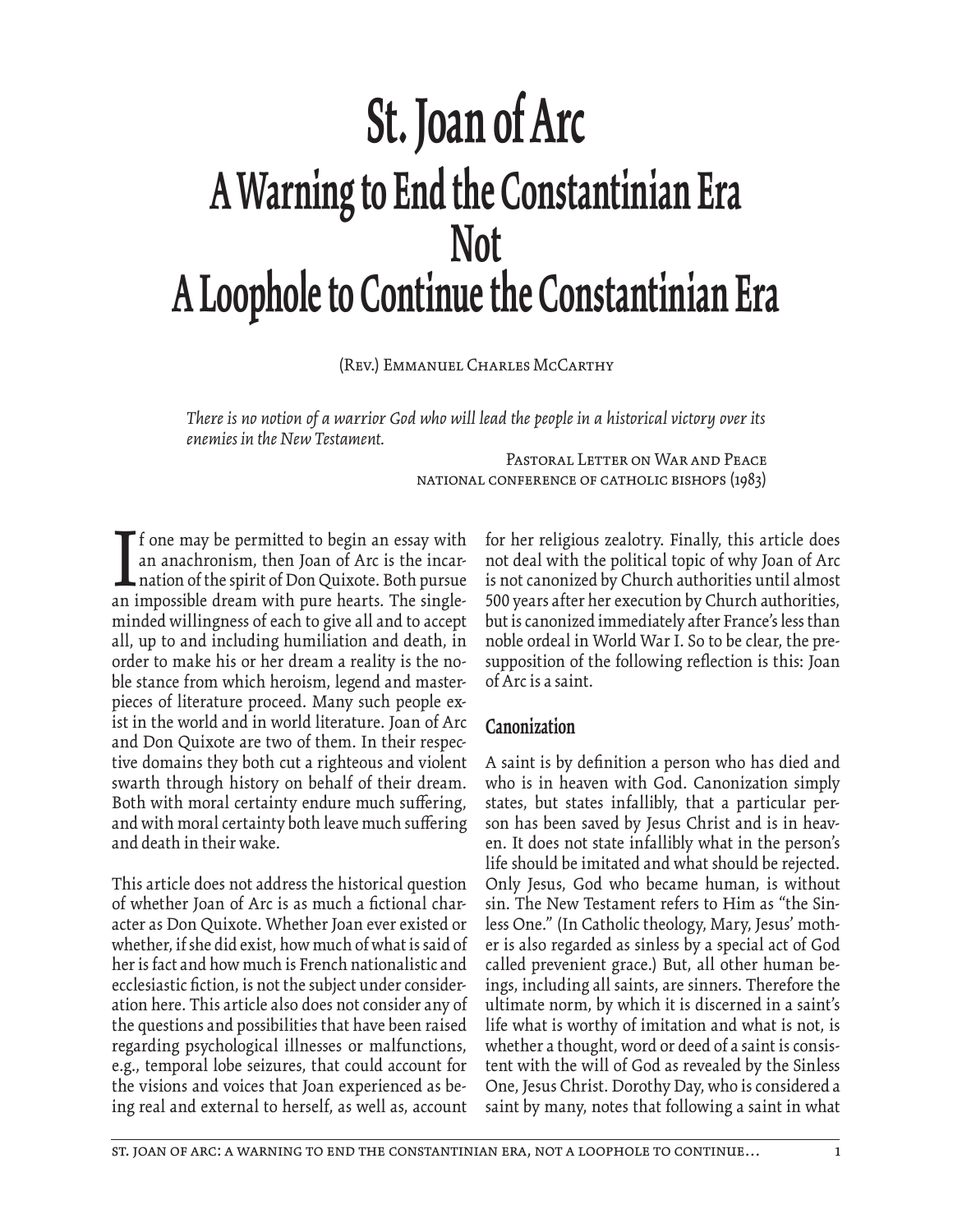he or she does, that is not Christlike, is not the way to heaven.

Joan of Arc, although she is canonized almost 500 years after her death (death, 1431, canonization, 1920), is a saint, at least as of the day she is canonized. But, she is not a saint for what she did or for the character traits she exhibited that are not in conformity with the explicit Way that Jesus reveals as the will of God. She is a saint because as far as she, as an illiterate teenager could understand the will of God as revealed by Jesus, she embraces it with heroic zeal. If all literate Christians followed the will of God as it is clearly and unambiguously revealed on the pages of the New Testament by Jesus' words and deeds, with the same level of fidelity and total surrender as Joan of Arc did, the world and the Church would be utterly different than they now are. If every Christian—who could read about the Nonviolent Jesus in the Gospels and about the Way of Nonviolent Love of friends and enemies that He unreservedly teaches to His followers—were to commit his or her will to the same level of fidelity to Jesus as Joan did, the world and organizational Christianity would be infinitely better off than they are now and the Father would be known and loved far, far beyond what is presently the case.

Many saints—canonically declared and otherwise believed, said and did things in their time, e.g., burned or endorsed the burning of Jews at the stake, owned slaves and religiously endorsed slavery, that in no way can be considered consistent with God's will as revealed by Jesus. Yet they are saints because of the heroic fidelity with which they committed their wills and lives to what they thought was consistent with Jesus' teachings. God does not and cannot expect a person to act on a truth of Jesus of which he or she is not aware through no fault of their own. God wants a person to follow his or her conscience to the extent that he or she knows truth at a particular time, while continually seeking a deepening of Gospel truth and leaving error behind.

The Gospel is ultimately about God and God is of infinite depth. Therefore, there is no moment when any Christian can say, "I know it all now." As St. Edith Stein writes: "The day we know a truth is the day God calls us to begin to live it." Before that day a person is not expected to live that truth, indeed cannot live it. Truth not known is truth that cannot be chosen—and hence truth for which an individual is not morally responsible for before God.

#### **The Norm of Holiness**

So, praised be Jesus, that Joan of Arc is in heaven and for all the others who are "There." Nevertheless, the ultimate norm of sanctity for the Christian in the context of human existence remains Jesus Christ, who is Holiness Itself become human. The violenceriddled life and spirit of Joan of Arc does not trump the nonviolent life and Way of Jesus for the Christian. All saints are ex-sinners (minus one) and partially ignorant—so it must be carefully discerned what in each saint's life is worthy of imitation and what is not. This is accomplished by measuring the whole and the parts of the respective saint's life ultimately by the standard set by Jesus. Joan of Arc is not a saint for leading people into slaughtering other human beings in order to make some man a local political powerhouse. She is not a saint because she is able to destroy people in battle with a competence that equaled that of her notoriously brutal comrades in arms and companions, such as, La Hire (The Rage) and Gilles de Rais (Bluebeard, the serial killer of young boys). Joan is not a saint for responding, that she would cut off his head "God willing," when asked about one of her childhood neighbors who sympathized with her enemies. She is not a saint for participating in these activities because no literate person in his or her right mind who reads the Gospels could picture Jesus engaging or directing others to engage in such activities. Therefore, it would be impossible to imitate or to follow Him by engaging in such human behavior. Such activities cannot be the Way of sanctity, cannot be the Way to heaven.

Jesus explicitly rejects violence and enmity, and explicitly declares that His Kingdom is not of this world. If Christians want to burn witches with a clear conscience and simultaneously want to say they are followers of Jesus Christ, all they have to do is show that Jesus would have burned witches! So also is the case for Christians who want to drop napalm bombs on people with a clear conscience, or who want to engage in capital punishment or abortion or violence and enmity of any kind for any reason—including the establishment or maintenance of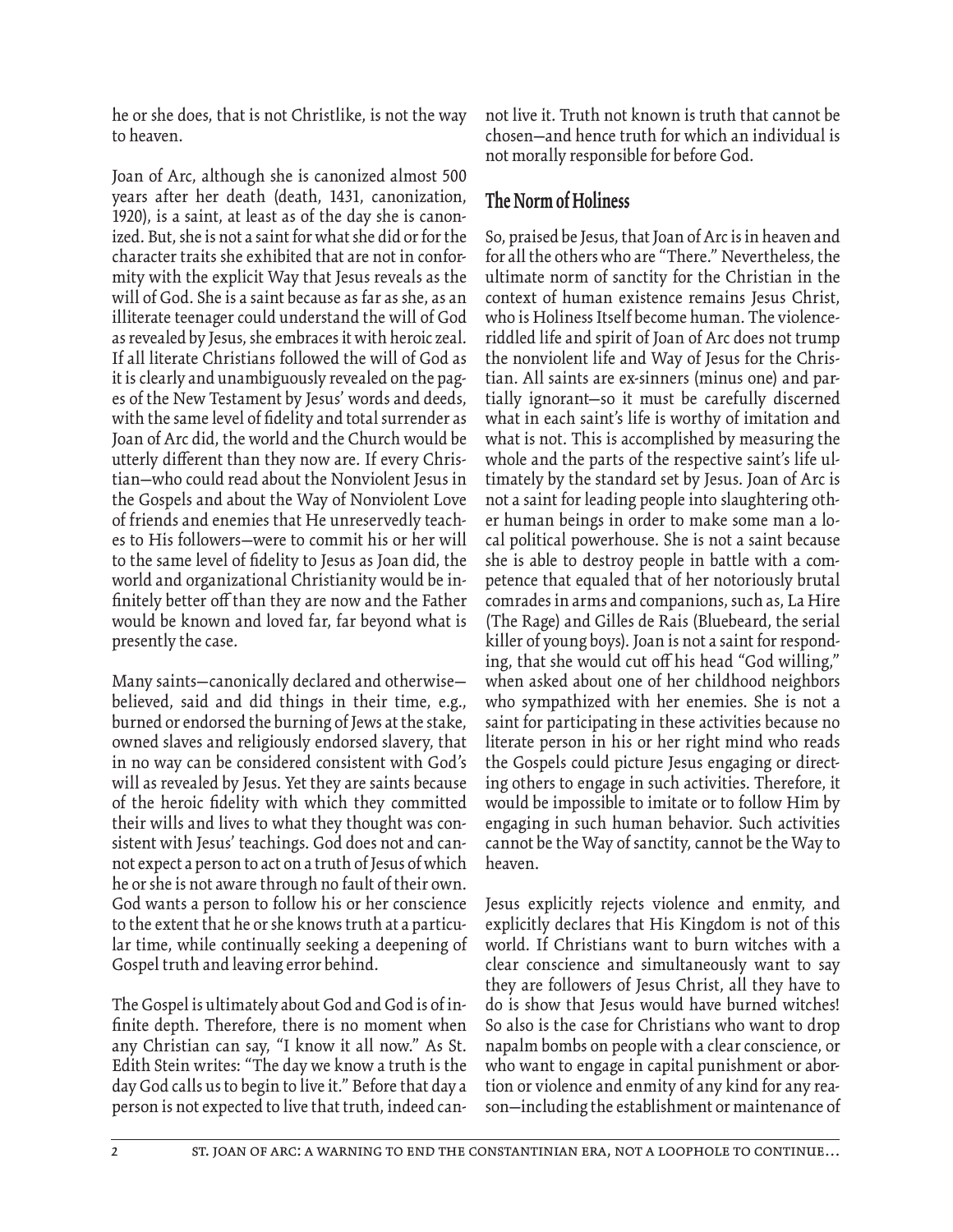a kingdom of this world or its boss. If a Christian can truthfully picture Jesus killing people in order to put or keep a political big shot on a throne, then he or she can kill people for this reason. But, if a Christian cannot see Jesus doing this, then this is an act that is morally not permissible for him or her—even if told to do it by an angel or saint. Jesus, not any saint or angel, let alone any philosopher or theologian, is the final Word on sanctity, on God's Will and on God's Way to God.

The Christian in his or her unique personhood is chosen to sincerely and truthfully imitate Christ, to love as Christ loves (§1970 and §2822 *Catechism of the Catholic Church*), to be Christ in the time and place he or she occupies at this moment. Imitation of anyone else, including saints, is spiritually valid for the Christian only to the extent that it is also in conformity with the imitation of Jesus Christ. Killing people in order to put a dauphin on the throne is not something that the Jesus of the New Testament could ever be seen doing or teaching His disciples to do or teach—contrived and long standing Constantinian theological theories of the "Divine Right of Kings" notwithstanding.

Jesus is clear, He comes not to do His own will but the will of His Father. Therefore, any honest desire to imitate Christ must begin with the personal commitment of will to conform one's will to the will of the Father. How does the Christian know the will of the Father? The ultimate and definitive expression of the Father's will, that is of the will to "be done on earth as it is in heaven," is Jesus (§1970 and §2822 *Catechism of the Catholic Church*).

However, intense nurturing from childhood by other Christians and various Christian institutions can hardwire into a person's consciousness the willingness to execute Jews who refuse to become Christian. Likewise, such nurturing can so deeply imprint on a person's conscience the belief, that this behavior is consistent with doing the will of God as revealed by Jesus, that the person simply "takes it for granted" that killing recalcitrant Jews is the right, good and holy thing to do.

If the person has no way of validating whether this nurturing is in fact consistent with following Jesus, e.g., he or she is illiterate or has no access to a vernacular edition of the New Testament, then he or she has no moral option—if they are to be faithful to Jesus—other than to kill Jews. For it is the only way such people know of doing the will of the Father as revealed by Jesus. The basic disposition of faith of such persons is to do all that Jesus wants of them. Their sincere prayer is, "Here I am Lord, I want to do your will!"

# **Spiritual Child Abuse**

The axial spiritual problem in Joan of Arc's life—and it continues as a most grave problem to this very day in all the Churches—lay with those who were responsible for nurturing in her a Christlike consciousness and a Christlike conscience, with those who were to guide this "little one" in "putting on the mind of Christ." They nurtured one fundamental truth of the Christian life and of the imitation of Christ very well, namely, absolute obedience to the will of the God when it is known. They then sowed in this soil of absolute obedience all the seeds of holy homicide that were necessary for her to believe that she could savage other Christians who did not want the son of the prior political boss as the new political boss. She therefore was able, with moral certainty, to spiritually and psychologically see herself chosen by God to be a holy homicidal king-maker. Operationally, as has been the verifiable case for the entire 1700 year history of homicide-justifying Constantinian Christianity, those responsible for her religious conscience wound up nurturing absolute obedience to evil masquerading as sanctity.

Joan of Arc and all the other poor, little souls, who honestly and wholeheartedly desired to follow Jesus, but who over the centuries have been the helpless victims of this manipulative Constantinian homicidal nurturing by the Churches—nuturing that owes nothing to anything Jesus ever said or did—certainly are judged by the Lord on the basis of desiring to follow Him. These little victims of spiritual abuse, manipulation and exploitation cannot be made responsible for the rape of their innocent consciousnesses and consciences by the generation of Christian leaders and teachers who formed them. This malformation of the mind of Christ in a human being by those charged with his or her religious development is outright spiritual child abuse, which is every bit as destructive to the life of the person as is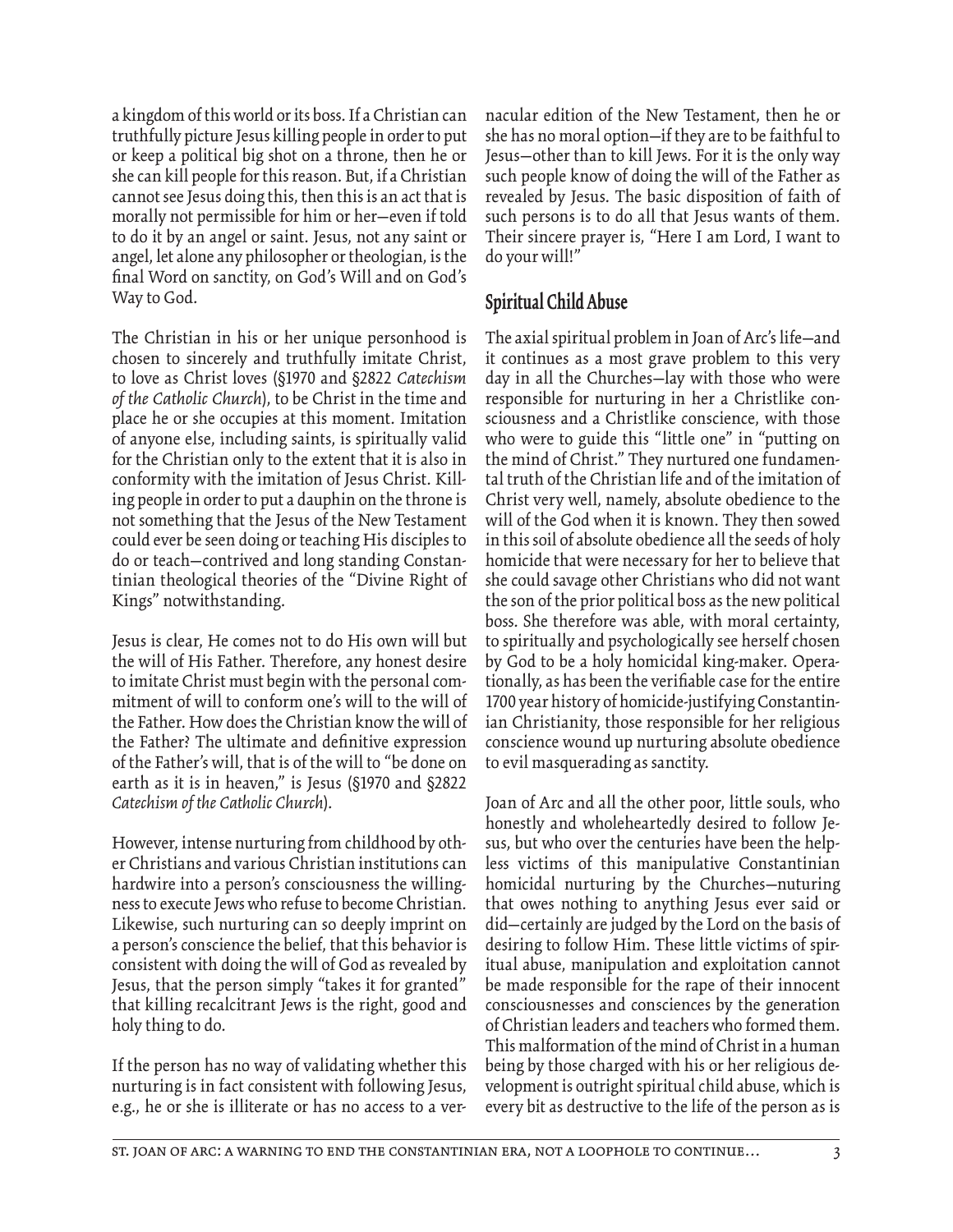physical or sexual child abuse. As the victim of physical or sexual child abuse has no way to defend himself or herself against it, so also the victim of spiritual child abuse is powerless in the face of it. And as is the case in all forms of child abuse, its horrid consequences are long-term and its victims almost never have access within their world to the means necessary to understand and correct the damage done to them. If anything, the adults who damage innocent children calculatingly reinforce, perpetuate and justify for their own preservation, the ugly power of evil that they have planted and let loose in the child.

It is reckless, to the point of being chilling, to see the blasé attitude, displayed almost universally—by those who have climbed to positions of power in the mainline and evangelical Churches—toward teaching that something is consistent with the Way of Jesus that Jesus repudiated. It is reckless, to the point of being chilling, in the face of Jesus' explicit command and commission to those He calls to school others in the mind of Christ, namely, "to teach them to obey all that I have commanded" (MT 28:20). It is reckless, to the point of being chilling, given Jesus' teaching in Matthew (18:5-6), Mark (9:42) and Luke (17:1-2): "Anyone who welcomes a little child like this in my name welcomes me. But anyone who is an obstacle to bring down one of these little ones who have faith in me would be better drowned in the depths of the sea with a great millstone round his neck." To nurture a " little one"-who is putty in an adult religious leader's hands—in such a way, that the child comes to believe that Jesus teaches that he or she should be ready, if called upon, to become a homicidal agent, for a Church's or state's excursion in human slaughter as a means of conflict resolution, is a spiritual abomination.

But God knows, and only God knows, what the Christian really desires at his or her core. If the heart and the soul of a person truly desire to do God's will as revealed by Jesus, but his or her mind has been irrevocably corrupted by the ignorance or malice of others, what should this person's eternal destiny be? Is communion with God not fundamentally established in time and in eternity through the commitment of a person to freely will what he or she believes God wills for him or her—no more, no less? Are not Jesus' words in Gethsemane to the Father, "Thy will be done not mine," still the *sine qua non* 

for authentic love of God? If through no fault of his or her own a person is in error about the content of God's will as revealed by Jesus, but desires with his or her whole heart and soul and mind and strength to know God's will and do it, can she or he go to heaven? Yes! Can she or he still be a saint? Yes! Is it pastorally sound for a Church to publicly canonize such a man or woman? Not usually!

### **"Blind Guides" and Conscience**

Yet, there are many insights into the truth of the Gospel for the present and for the future to be drawn from the life, excommunication, death, subsequent popularity and belated canonization of St. Joan. Bishop Fulton Sheen reflects that, "Perhaps, we are all saved by our ignorance." Maybe, Jesus' prayer on the cross, "Father, forgive them for they know not what they do," is what saves not only Joan but also her high-ranking Church executioners—and untold others of us. After all, it is a prayer that at first glance is said on behalf of the individuals, Romans and Jews, who think they are doing the right thing by torturing and murdering Him. But could Jesus not have also been saying it on behalf of every human being who has done something evil believing it to be good.

Many involved with Jesus' crucifixion were probably morally certain that they were carrying out God's will. Bishop Pierre Cauchon, who oversaw Joan of Arc's execution, was a conscientious killer for Christ's sake. Joan was a conscientious killer for Christ's sake. Joan probably physically killed far more people than the Bishop. Are both equally doing evil? Are both saints—one canonized, the other anonymous? Were both their minds malformed as children, whether by ignorance or malice, by the Church authorities and members of their respective Christian cultures who were their spiritual nurturers? Take away Cauchon's episcopal ornaments and Joan's paranormal experiences and ask, "How many Christians have been and are presently spiritual facsimiles of Bishop Cauchon and Joan?" How many have been victims of what I referred to earlier as spiritual child abuse—the corrupting an innocent mind and heart under the auspices of nurturing the mind and heart of Christ? Of course, Cauchon was literate. He could read in the Gospels what Jesus said and did. But, religious and cultural nurturing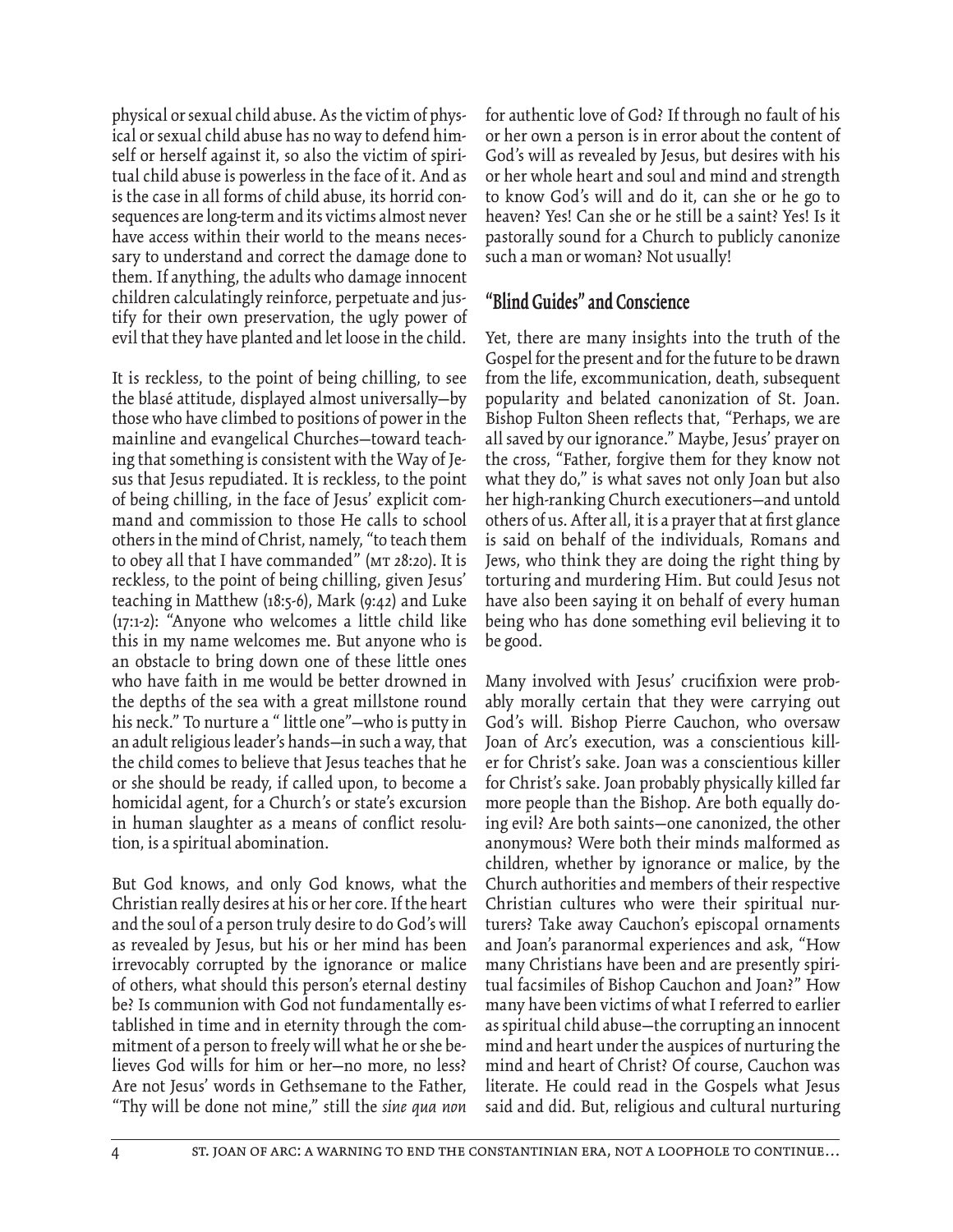can brainwash people, can steal their right minds from them. It can blot-out avenues of perception and convolute the meaning of the most straightforward, simple, imperative sentence. "Love your enemies," or "Love one another as I have loved you," can be interpreted in such minds to mean that one is free to splash napalm on someone's face or choke a person to death because he is a Jew who refuses to become a Christian. The ground zero truth is that Cauchon was a killer for Christ and Joan was a killer for Christ, and both apparently sincerely believed, because of their Christian nurturing, that they were doing what Jesus wanted of them.

And what of all those other Christians across the prior seventeen centuries who sincerely believed they could kill their fellow Christians, or others, and still be following the Way of Jesus? Where are they now? And, what of all those Christian nurturers and indoctrinators,—bishops, priests, ministers, deacons, elders, etc.,—who participated in hardwiring a neural network of Christ-endorsed holy homicide in the minds of those who relied upon them for the truth of Jesus and His Way? Where are they now? For the most part are the Churches today primarily nurturing Bishop Cauchon-like Christians and Joan of Arclike Christians or Jesus Christ-like Christians? Who is most responsible before God for the destruction of one of the Father's beloved sons or daughters? Is it the one who squeezes the trigger or the one who teaches that squeezing the trigger is consistent with following Jesus and His Way? Or, is it the Baptized Christian who sits quietly by and says nothing as evil is presented and nurtured as the Way of Jesus?

#### **Art and the Truth of Constantinianized Christianity**

A pastoral suggestion: Take some time to ponder perhaps many times over—Carl Dreyer's *The Passion*  of Joan of Arc. Although a silent film, it is widely considered the most profound artistic presentation of the spiritually horrifying world, life and death of Joan of Arc. However, Dreyer understands his film to be "a hymn to the triumph of the soul over life," that is, life as it presently is in the human situation, which includes life in the institutional Churches. I suggest the film because it is a remarkable access road into the terrible mystery of the life of St. Joan and, by extension, into an aspect of the terrible mystery of Jesus' crucifixion for the salvation of the world. It

is soul sickening to behold this artistic revelation of the abhorrent and lethal mix of religion, violence, power-politics, ignorance coupled with the self-exculpating spiritual hypocrisy of the professional religious class, as it self-righteously crushes a child of its own creation and in its own image. *The Passion of Joan of Arc* shines an exposing light on the dark side of our own Christian era, an era shot through with that form of material "bad faith" known as Constantinian Christianity.

If one knows anything of the grotesque institutional history of violence-drenched Constantinian Christianity in any of its incarnations—Catholic, Orthodox, Protestant or Evangelical—his or her heart will be filled with sorrow for the historical Joan behind the Joan on the screen. The viewer's heart will be equally full of sorrow for all the other victimized "little ones" whose innocent minds and love of Jesus have been exploited and deformed by religious rulers over the millennia, e.g., the legions of unknown PTSD war veterans across history. But, by the design of Providence, which knows the hidden chambers of each soul and hidden desires of each heart, the real and brutalized St. Joan is still active in human history and in Church history.

She is active as a spiritual microscope which permits those who have eyes to see—and who wish to look below the perfumed, cosmeticized and ornamented surface-skin of institutionalized Constantinian Christianity—to view the ugly and violent anti-Christic powers and spirits that govern so much of it, and which have been normalized as consistent with His Way. But, what is also made visible via the lens of St. Joan is the enormity of the betrayal that so much of Constantinian Christianity in its Catholic, Orthodox, Protestant and Evangelical forms represents, as it exuberantly places itself before all humanity as a witness to the truth of Jesus and His Way—despite being unrepentant of its history and continued espousal of holy homicidal violence in the name of Jesus.

# **A Warning**

Finally, what this film and, hopefully, this entire reflection, should make transparent to the Churches, and indeed to all people everywhere, is the following warning. Religious faith, tied to a God in whom